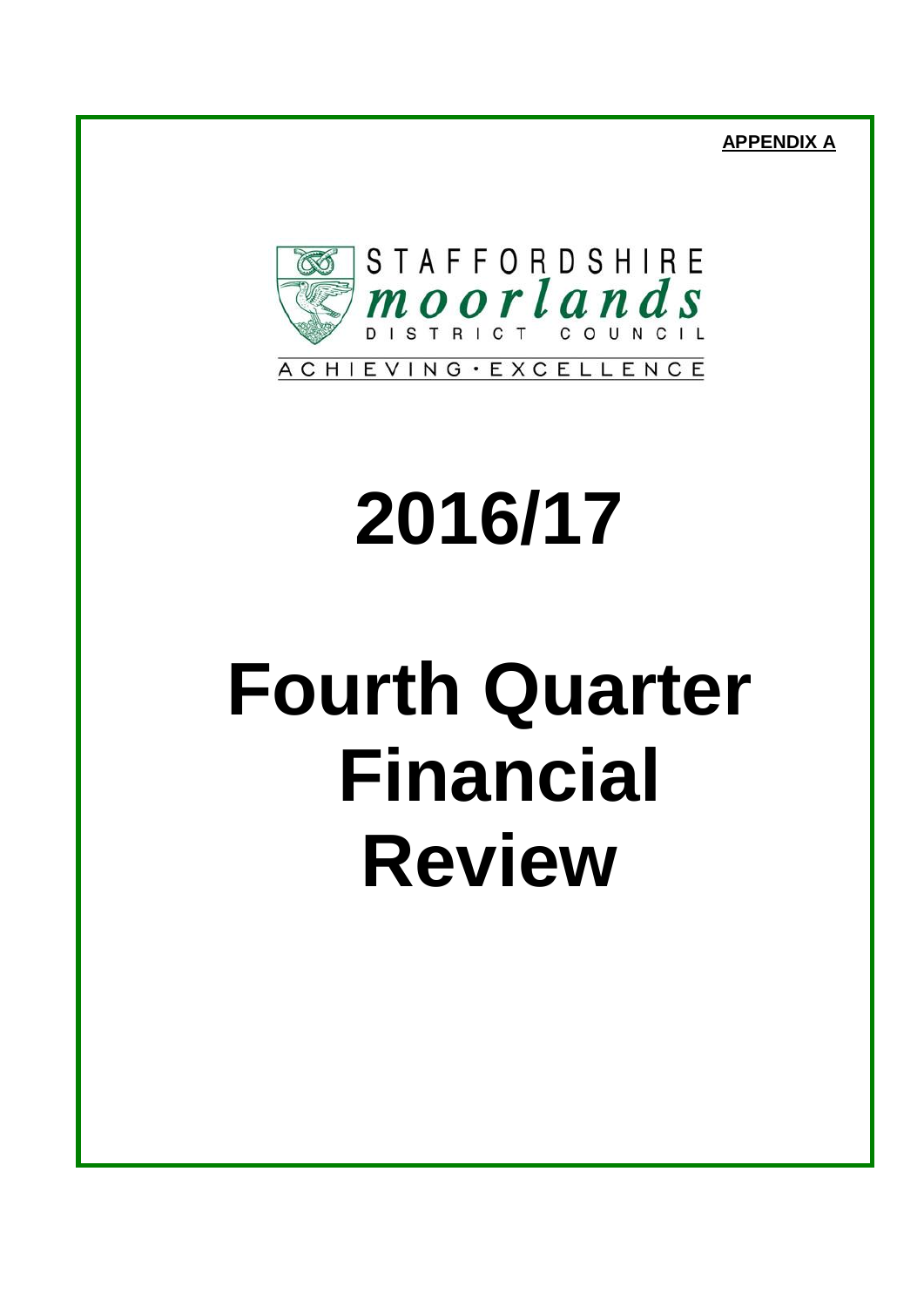# **1 Background and Introduction**

- 1.1 In accordance with the Council's Financial Procedure Rules and recommended good practice, a quarterly financial report is presented to members. This is the final report for 2016/17.
- 1.2 The report summarises overall financial performance for 2016/17 with particular emphasis on the key sources of financial risk to the Council. Specific considerations are as follows:
	- **General Fund Revenue Account (Section 2)** considers budgetary performance on the General Account by looking at variations in income and expenditure and the funding received by the Council.
	- **Efficiency and Rationalisation Programme (Section 3)**  considers progress in achieving the efficiency and rationalisation savings forecast for 2016/17.
	- **Capital Programme (Section 4)** provides an update to Members on progress against the Council's capital plan
	- **Treasury Management (Section 5) sets out the key statistics in terms** of investments and borrowings;
	- **Revenue Collection (Section 6)**  considers progress-to-date in collecting the Council Tax and Business Rates; and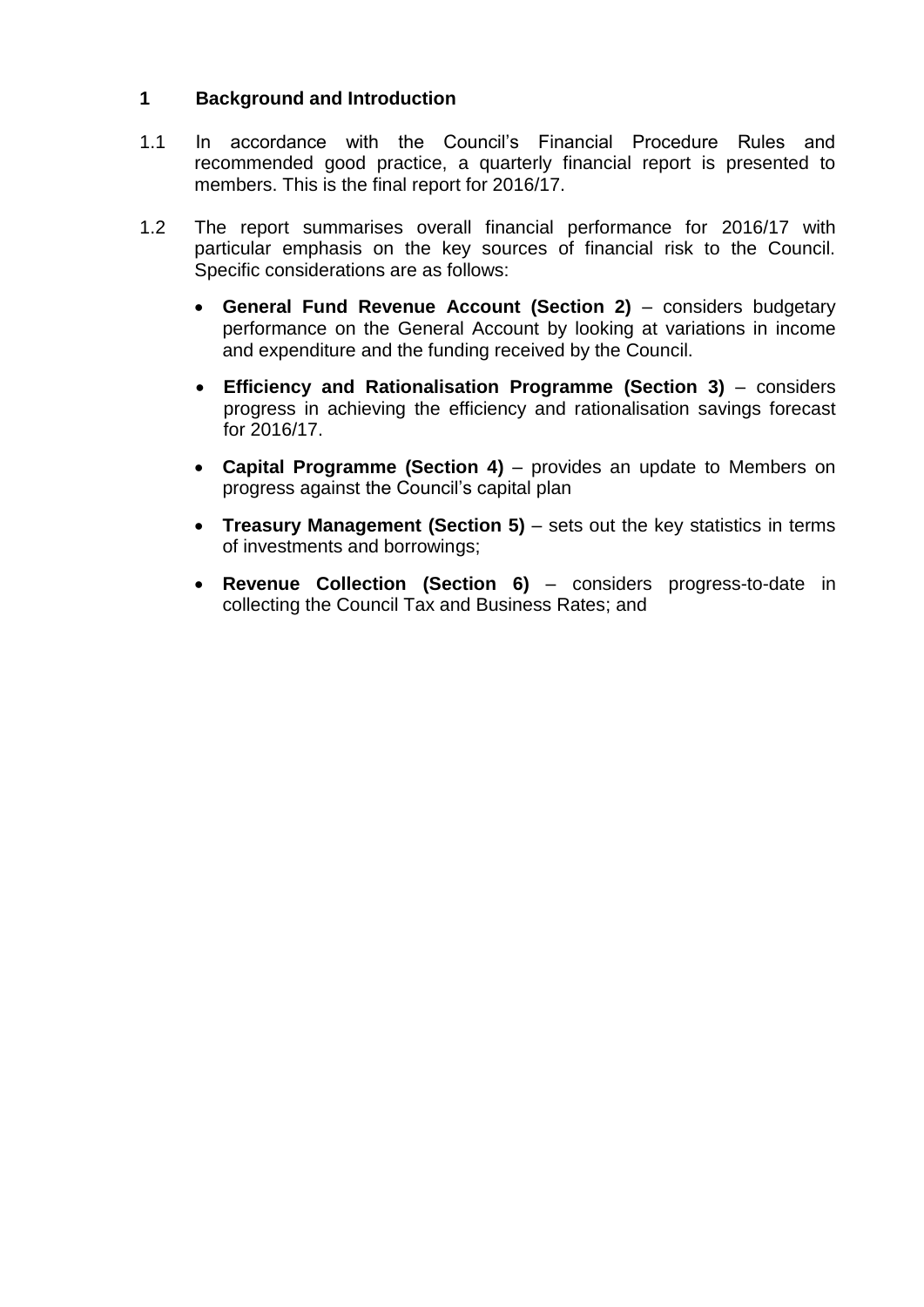# **2 General Fund Revenue Account**

2.1 This section of the report considers the financial performance of the General Fund Revenue Account against budget by setting out variations in income and expenditure and funding received by the Council.

| <b>Service (with staff)</b>                                                      | 2016/17<br><b>Budget</b> | <b>Projected</b><br><b>Outturn</b><br>2016/17 | <b>Variance</b>         | Use of<br><b>Earmarked</b><br><b>Reserves</b> |
|----------------------------------------------------------------------------------|--------------------------|-----------------------------------------------|-------------------------|-----------------------------------------------|
|                                                                                  | £                        | £                                             | £                       | £                                             |
| <b>Chief Executive</b>                                                           | 25,610                   | 21,404                                        | (4,206)                 |                                               |
| <b>Executive Directors</b>                                                       | 518,060                  | 513,931                                       | (4, 129)                |                                               |
| Audit                                                                            | 94,990                   | 90,670                                        | (4,320)                 |                                               |
| <b>ICT</b>                                                                       | 688,110                  | 646,046                                       | (42,064)                |                                               |
| Human Resources                                                                  | 66,250                   | 39,458                                        | (26, 792)               |                                               |
| <b>Member Services</b>                                                           | 312,100                  | 276,537                                       | (35, 563)               |                                               |
| <b>Property Services</b>                                                         | 1,223,540                | 1,143,606                                     | (79, 934)               |                                               |
| <b>Benefits</b>                                                                  | 56,300                   | (12, 883)                                     | (69, 183)               |                                               |
| <b>Planning Applications</b>                                                     | (16, 940)                | 23,813                                        | 40,753                  | 3,689                                         |
| <b>Building Control</b>                                                          | (156, 220)               | (3,207)                                       | 153,013                 |                                               |
| <b>Customer Services</b>                                                         | 708,480                  | 675,318                                       | (33, 162)               |                                               |
| <b>Legal Services</b>                                                            | 230,070                  | 251,065                                       | 20,995                  |                                               |
| <b>Electoral Services</b>                                                        | 84,470                   | (4, 397)                                      | (88, 867)               | (17, 831)                                     |
| Licensing and Land Charges                                                       | (219, 300)               | (194, 654)                                    | 24,646                  | 18,048                                        |
| Regeneration                                                                     | 452,890                  | 407,550                                       | (45, 340)               | (29, 645)                                     |
| <b>Communities and Cultural</b>                                                  | 414,940                  | 459,836                                       | 44,896                  | 96,803                                        |
| <b>Housing Strategy</b>                                                          | 28,590                   | 80,653                                        | 52,063                  | 54,106                                        |
| Transformation                                                                   | 214,730                  | 227,086                                       | 12,356                  |                                               |
| <b>Community Safety and Enforcement</b>                                          | 177,360                  | 168,770                                       | (8,590)                 | (8,523)                                       |
| <b>Finance and Procurement</b>                                                   | 276,940                  | 320,887                                       | 43,947                  |                                               |
| <b>Corporate Finance</b>                                                         | 1,617,210                | 1,544,599                                     | (72, 611)               |                                               |
| <b>Waste Collection</b>                                                          | 2,028,980                | 1,968,106                                     | (60, 874)               |                                               |
| <b>Street Scene</b>                                                              | 360,000                  | 309,389                                       | (50, 611)               |                                               |
| Leisure Services                                                                 | 610,710                  | 610,658                                       | (52)                    |                                               |
| Horticulture                                                                     | 583,290                  | 576,036                                       | (7, 254)                | 7,313                                         |
| <b>Visitor Services</b>                                                          | (348, 850)               | (316, 666)                                    | 32,184                  |                                               |
| <b>Environmental Health</b>                                                      | 411,130                  | 407,368                                       | (3,762)                 |                                               |
| <b>Net Total of Services</b>                                                     | 10,443,440               | 10,230,980                                    | (212, 460)              | 123,959                                       |
| <b>Net Interest</b>                                                              | (387, 790)               | (393, 567)                                    | (5, 777)                |                                               |
|                                                                                  | 10,055,650               | 9,837,413                                     | (218, 237)              |                                               |
| <b>Funding - external</b><br><b>Funding - reserves contribution</b><br>to/(from) | (10, 148, 470)<br>92,820 | (10, 242, 898)<br>(7, 267)                    | (94, 428)<br>(100, 087) |                                               |
| <b>Projected (Surplus)/Deficit</b>                                               |                          | (412, 752)                                    | (412, 752)              | 123,959                                       |
|                                                                                  |                          |                                               |                         |                                               |

<sup>\*\*</sup> Staff costs were considered a corporate resource in 2016/17 and therefore budgeted and recorded in Finance & Procurement. From 2017/18 In future years all staff will be budgeted at the service level to promote manager accountability. Therefore, the Quarter Four provisional outturn position includes actual costs (and matching budgets) shown at the service level.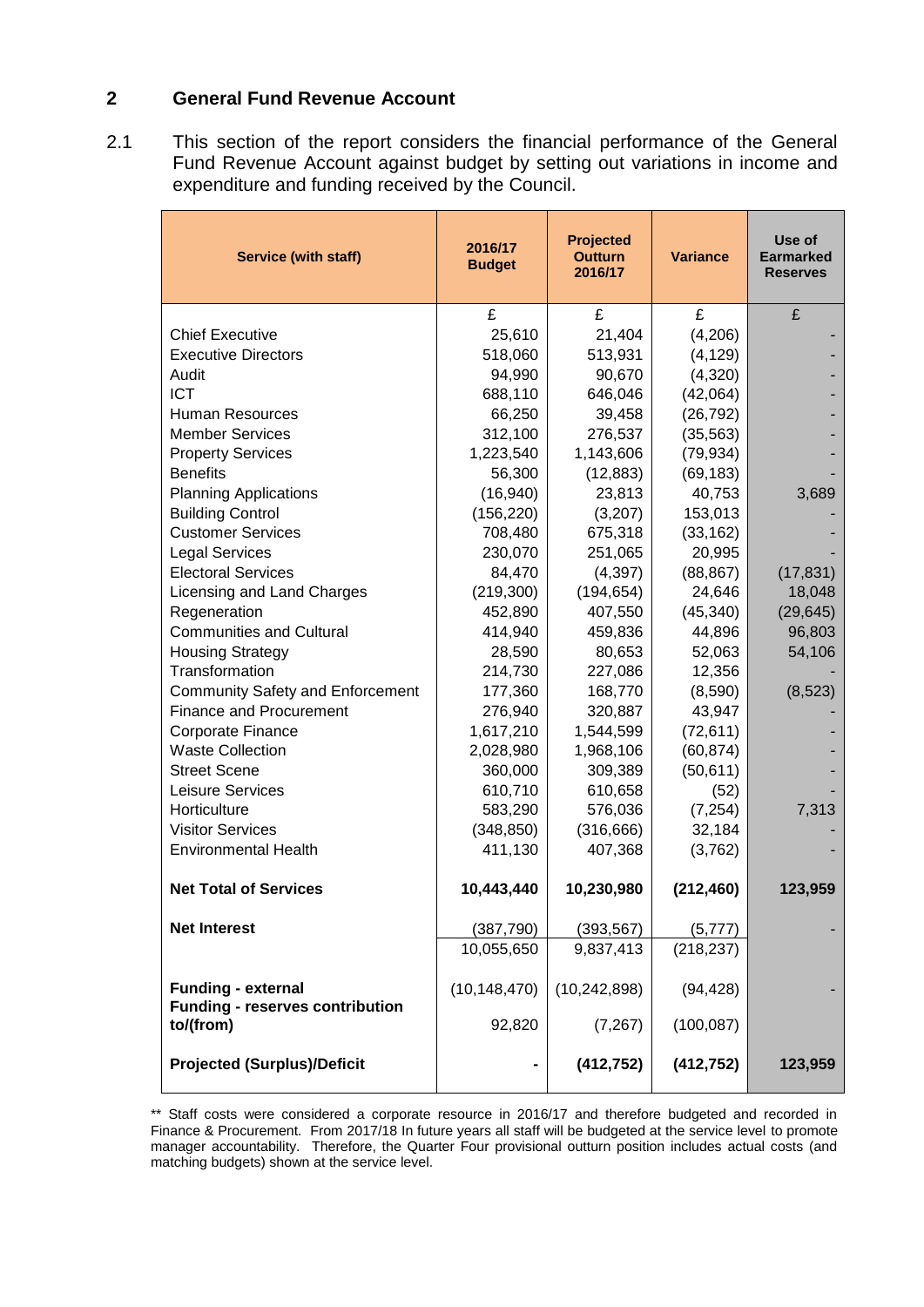- 2.2 The 2016/17 revenue budget was originally set at £10,014,650. The Chief Finance Officer, in accordance with the Financial Procedure Rules, authorised the roll forward of £41,000 in unused budgets from 2015/16, relating to:-
	- Property Services: £10,000 for hearing loop installation at Moorlands House; and £31,000 in support of health and safety works at South Moorlands Leisure Centre.

This brought the 2016/17 budget to £10,055,650 including a net contribution of £92,820 into reserves.

- 2.3 The provisional outturn on the General Fund Revenue Account for the year is £9,642,898. This represents a surplus of £412,752.
- 2.4 There were five significant **overspends** on the General Fund Revenue Account:
	- Building Control (£153,013): a reduction in Building Control staff has resulted in alternative delivery utilising a third party on an interim basis which has impacted on income receipts. Future delivery options are currently being explored. There is a saving on staff costs held centrally in Corporate Finance which offsets some of this overspend on the service.
	- Housing Strategy (£52,063): A contribution to Arch North Staffordshire for the upkeep of a refuge has been made as part of the Council's homelessness prevention strategy and other housing related expenditure has been incurred which will be funded using contributions previously received from the Department of Communities and Local Government (DCLG) and held in an earmarked reserve (see 2.6)
	- Communities & Culture (£44,896) although the service is showing an overspend, in reality, this relates to various expenditure which is actually funded using prior year contributions held in earmarked reserves (see 2.6)
	- Finance & Procurement  $(E43.947)$  the majority of the overspend relates to a reduction in recovery costs charged associated with Council Tax and Business Rates arrears. This is due to a combination of a delay early in 2016/17 in attending court (as a result of the court location changes) and a revision to fees charged from 2016/17 as a result of a recent court case, which requires Authorities to demonstrate cost recovery only in respect of summons and liability order fees.
	- Planning Applications (40,753) Overall planning fee income is £47,000 lower than budgeted, offset slightly by an underspend on professional fees.
- 2.5 There were eight significant **underspends** on the General Fund Revenue Account:
	- Electoral Services (£88,867). The service budgets to make an annual contribution into an earmarked reserve that is used to smooth the costs of the council's elections over the term of the administration. The budgeted surplus to fund this contribution for 2016/17 was £26,680. The service has also underspent owing to a budget of £32,000 anticipated to cover the increased postage costs of Individual Elector Registration not being required as the costs were covered by grant monies received from Central Government. Further savings resulted from underspends across a number of activities including £7,000 for printing and £6,000 for canvassing.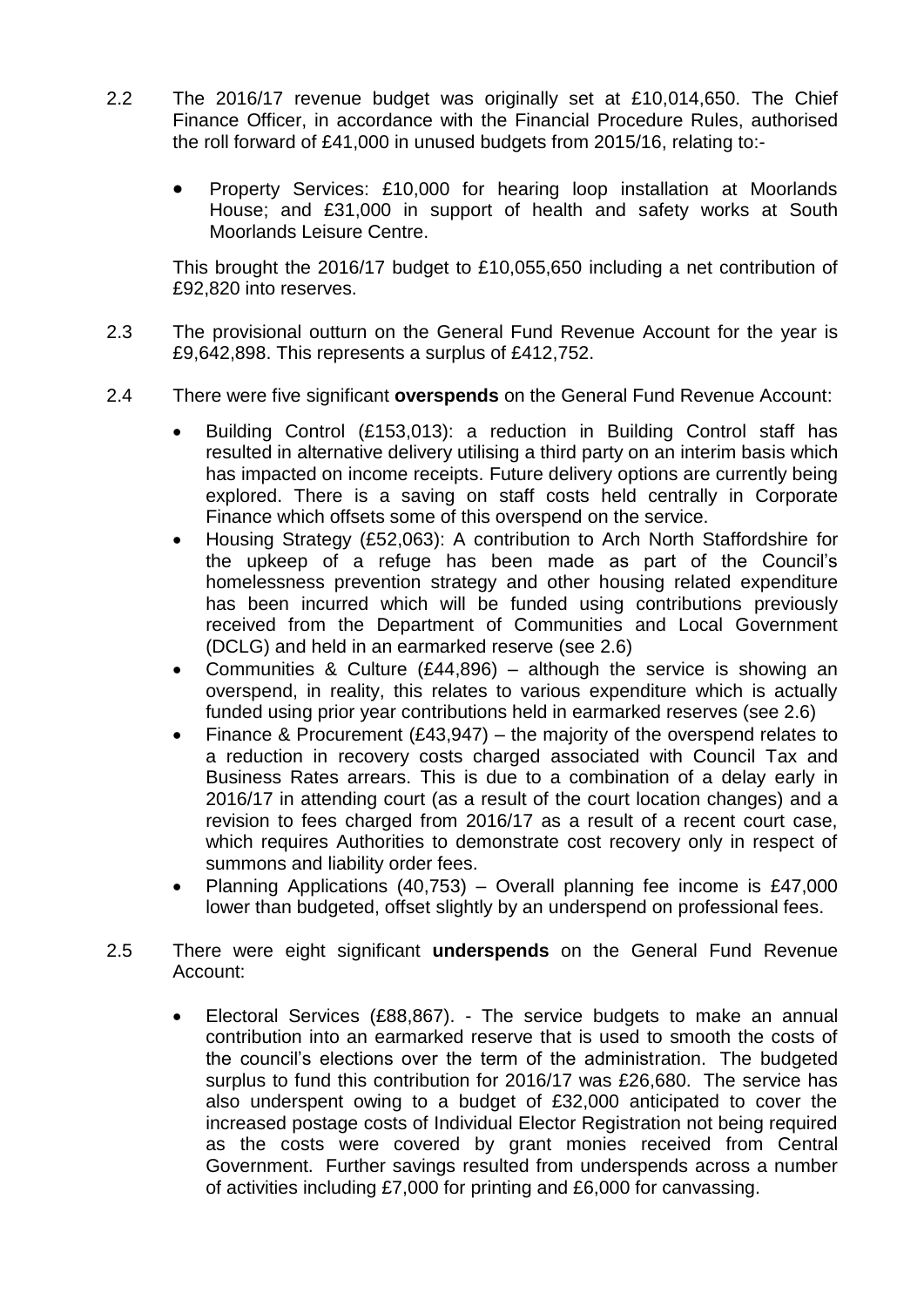- Property Services (£79,934) a £45,000 underspend on repairs and maintenance, £20,000 business rates saving and £13,000 additional income receipts have contributed to the overall underspend
- Corporate Finance (£77,038) at the Quarter 3 stage, Corporate Finance was forecast to be £385,050 overspend. This was due to a shortfall against the efficiency programme. At the Quarter four stage, there remains a shortfall against the efficiency programme of £431,590 as a result of slippage in some of the projects and a number of one-off in year costs incurred from the implementation of efficiency projects. However, this has been offset by savings on finance lease expenditure and in-year salary savings confirmed after the salary budget exercise (post service review implementation) was undertaken in Quarter 4. A review will be undertaken in 2017/18 to establish what proportion are one off in–year savings and what proportion can be realised against the new Efficiency and Rationalisation Strategy.
- Benefits (£69,183) additional subsidy grant and new burdens grant has been received during the year to cover additional costs of administering welfare reform and universal credit in addition to other budgetary savings
- Waste Collection (£60,874) a combination of staff savings, reduced expenditure on recycling (disposal charges and gate fees) and additional trade waste income have contributed to the underspend – offset slightly by reduced recycling income and additional vehicle hire costs
- Street Scene (£50,611) reduced expenditure on staff (including use of agency staff) have resulted in an overall underspend
- Regeneration (£45,340): Owing to the re-profiling of Local Plan activities there is an underspend against the annual budget
- ICT (£42,064) the underspend is as a result of various underspends on IT system expenditure arising out of system migration and application rationalisation – to be reviewed to ensure savings are sustainable and then taken against the new Efficiency and Rationalisation programme in 2017/18.
- 2.6 The actual level of funding achieved in the year was £194,515 above the original estimate owing to variances across the following income streams;

External Funding (£94,428): the most significant variances relate to:

- Rural Services Delivery Grant (£45,150) An additional £30,040 was received in December, on top of the £15,110 already granted by Central Government, in support of councils providing services in rural areas.
- Transitional Support Grant (£4,800) Government have awarded additional funding to ease the pace of reductions during the most difficult first 2 years of the settlement for those councils with the sharpest reductions in Revenue Support Grant.
- New Homes Bonus (£5,518) –the Authority received slightly more in the way of bonus that originally anticipated
- Business Rates Retention (£34,810) additional Business Rates income has been retained in the year compared to the budget owing to an increase in S31 grants receivable following awards of Small Business Rate Relief.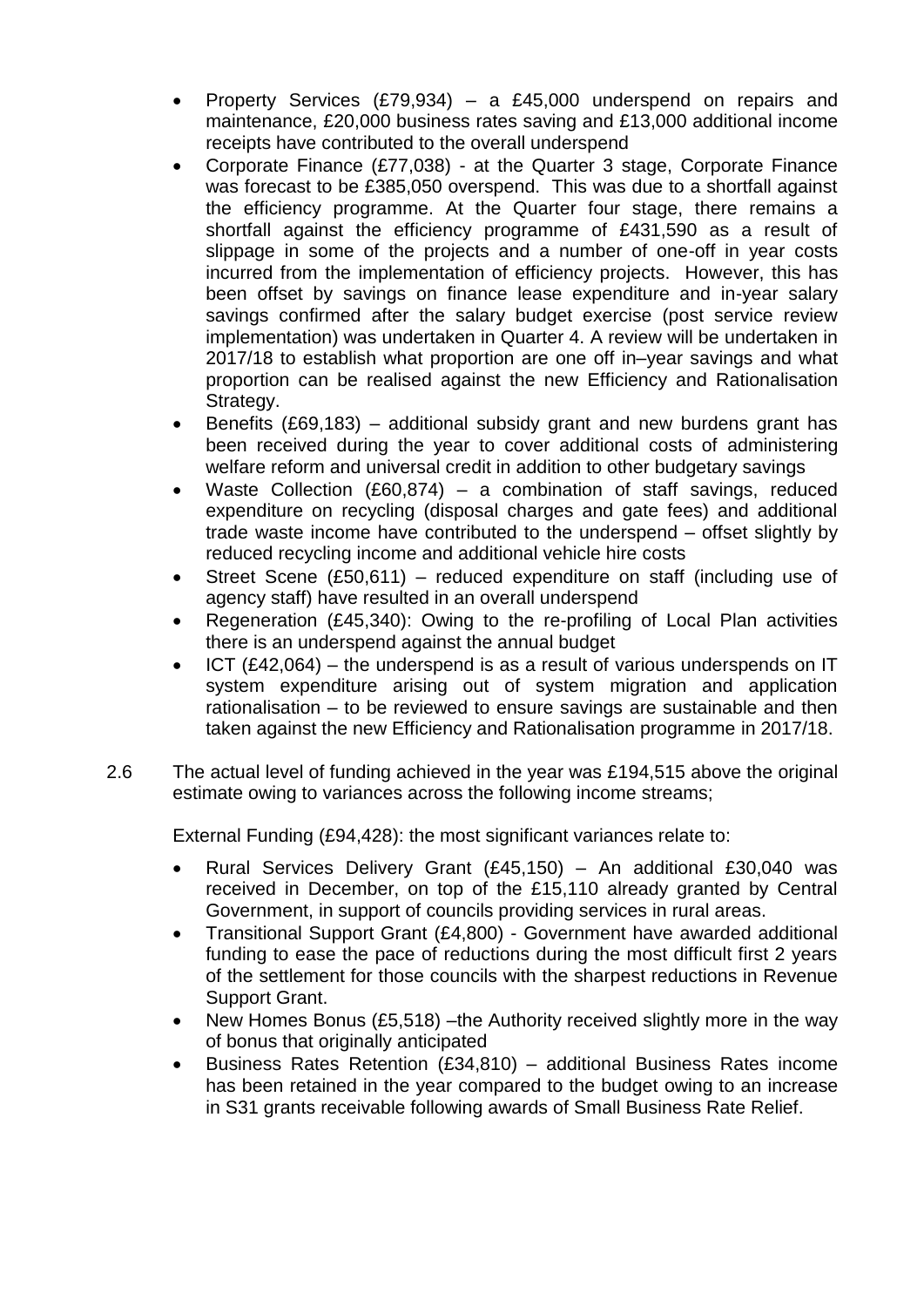Use of Reserves (£100,087):

- There was a £115,500 contribution to reserves included in the 2016/17 budget (£156,500 contribution offset by a £41,000 drawdown to account for the £41,000 approved carry forward requests from 2015/16). The actual amount contributed was £116,692 - as detailed in 2.8.
- In addition, £22,680 was budgeted to be drawn from earmarked reserves the actual amount drawn from earmarked reserves in 2016/17 was £123,959 (as shown in the table in 2.1):-
	- Planning Applications (use of reserves  $£3,689$ ) reflects the expenditure incurred as a result of defending planning appeals
	- Electoral Services (net contribution to reserves £17,831) annual budgeted underspend of £26,680 to be transferred to the equalisation to smooth the costs of the Council's election over the term of the administration, offset by the use of £8,849 towards the costs of Individual Elector Registration.
	- Land Charges Earmarked Reserve (use of reserves £18,048) personal searches litigation costs to be met out of reserve.
	- Regeneration (contribution to reserves £29,645) grant funding (Custom Build grant and Brownfield Regulations Grant) received to fund future year expenditure
	- Communities & Cultural (use of reserves £96,803) £102,680 of prior year grants and contributions used to fund expenditure incurred in 2017/18 in relation to for example; the food cooperative, work clubs, family intervention office post, and Moorlands together. Offset by a contribution to reserves of £5,877 work club funding to be applied in future years.
	- Housing Strategy (use of reserves  $£54,106$ ) use of grant funding received in 2015/16 to fund expenditure relating to domestic abuse and housing
	- Community Safety (contribution to reserves £8,523) contributions received to fund community safety partnership expenditure in 2017/18
	- Horticulture (net use of reserves £7,313) the Horticulture service is to draw down £11,222 from the section 106 reserve to support spend on Play and Open Space maintenance in the areas of former contributions in the District. £2,500 contribution to the fund for the future replacement of the artificial surface of the bowling green at St Lawrence Recreation Ground and a £1,409 contribution to the Ladderedge Country Park fund relating to contributions from the Rural Payments Agency which will be drawn down to support activities/ works in future years.

#### *General Fund Revenue Reserves*

- 2.7 The provisional outturn for the year on the General Fund Revenue Account was £412,752 surplus.
- 2.8 It is proposed that the £412,752 surplus be fully allocated to the General Fund Contingency reserve to fund future years revenue expenditure (as planned to do in the latest version of the MTFP).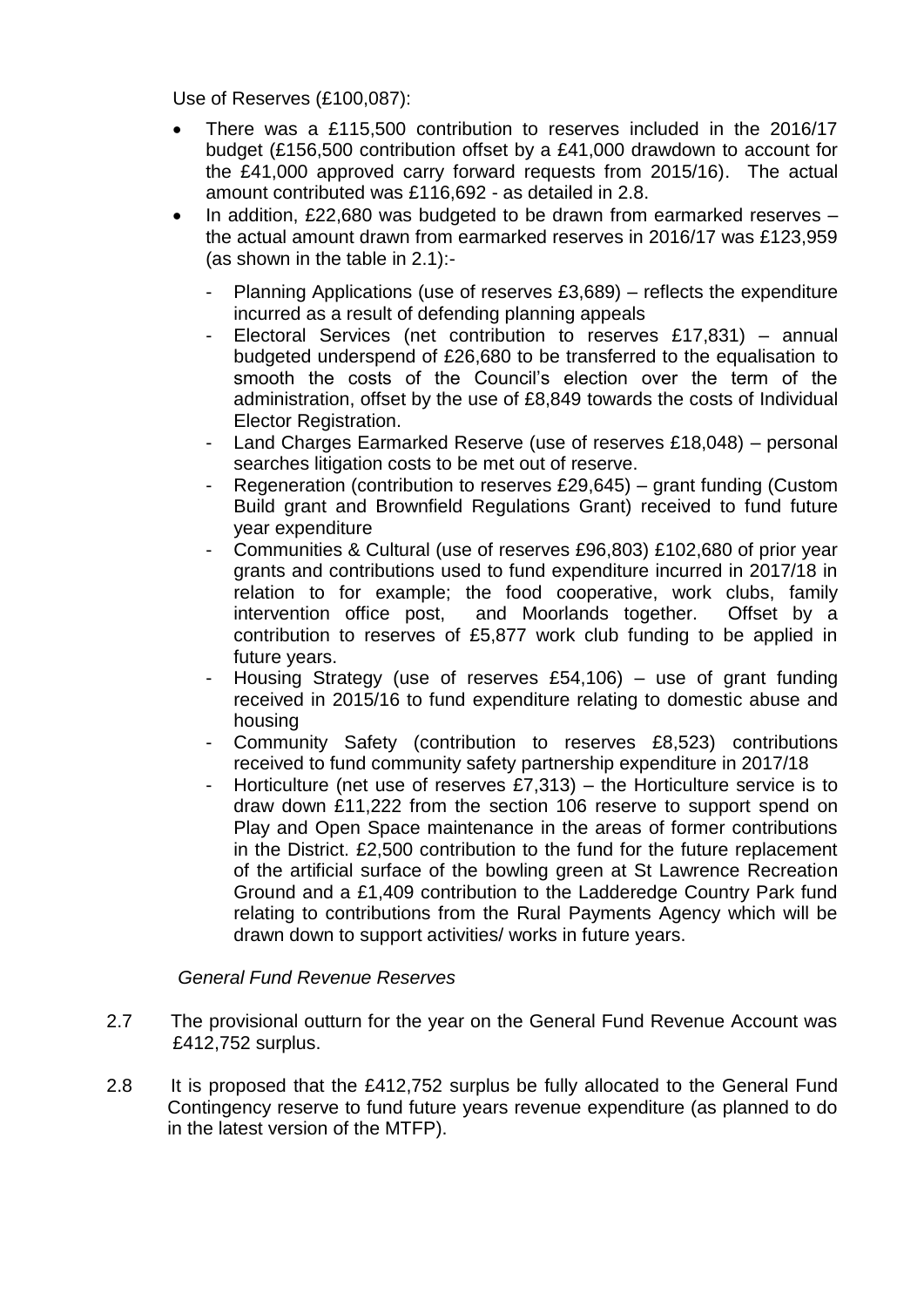- 2.9 Additionally, the £116,692 contribution to reserves (as per paragraph 2.6) and the balance of £56,308 on the Land Charges earmarked reserve which is no longer required – total £173,000 – has been allocated as follows:
	- £100,000 added to an earmarked reserve to cover the cost of implementing the IT Strategy and Infrastructure upgrade
	- £73,000 added to an earmarked reserve set aside to fund capital expenditure and reduce the overall cost of borrowing

#### *Fees and Charges*

2.10 In February, as part of the Council's fees and charges setting process it was agreed to commence charging for a set of wheeled bins for newly built properties. The cost of such bins has traditionally been met by the Council totalling some £14,000 p.a., therefore charging for these properties would help offset these costs and assist with balancing the Council's budget. The charge agreed being £30 per bin, amounting to £90 for a full set per property. The Portfolio Holder for Environment Services has asked that this charge be revisited with a view to delivering the first set of bins to new properties free of charge. It is proposed that this is implemented and the Head of Operational Services is requested to identify other budget savings to cover for the loss in projected income.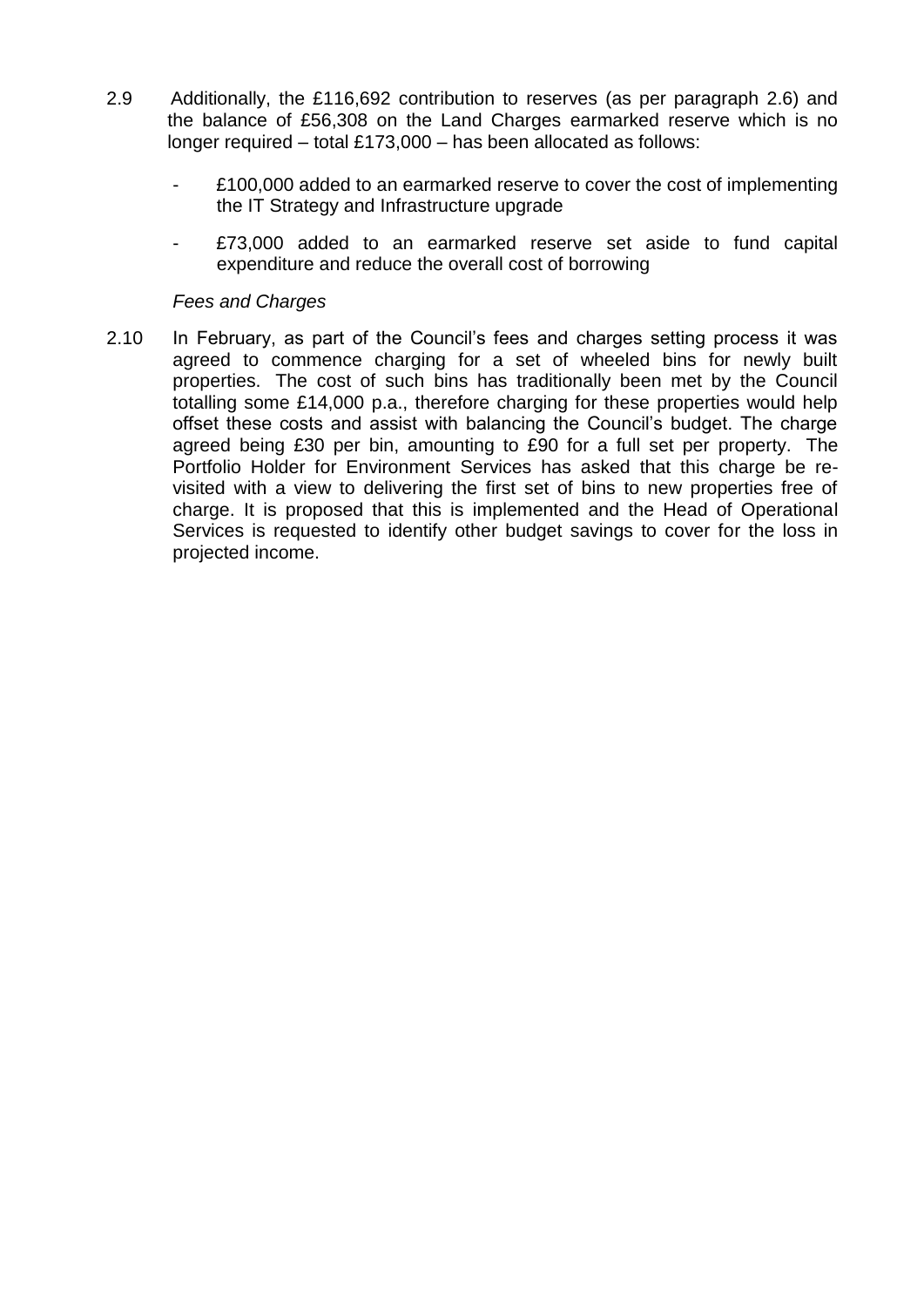### **3. Efficiency and Rationalisation Programme**

- 3.1 This section of the report considers the financial performance of the Council's Efficiency and Rationalisation Programme in 2016/17.
- 3.2 The Council's Medium-Term Financial Plan includes a three-year (2014/15 2016/17) Efficiency and Rationalisation Strategy targeting savings of £2.26 million.
- 3.3 The 2016/17 budget provides for the achievement of £613,760 of such savings in year. In addition, there is a requirement to realise £706,750 in savings, which were unachieved in 2014/15 and 2015/16 and consequently rolled forward into 2016/17.
- 3.4 In quarter four, staff budgets have been reduced in line with service review outcomes, with £535,000 targeted savings being achieved. Additionally, £240,000 in Procurement related savings (reduced spend as a result of procurement activity/expenditure being challenged/increased on contract spend etc.) were identified as part of the 2016/17 budget setting process. These savings have been taken to the benefit of the efficiency plan.
- 3.5 Focus has subsequently turned to other efficiency projects; for example income generation, asset management and further sharing of services; to deliver the remaining savings. However, at year end, there is a £431,590 shortfall in the delivery of the Efficiency Plan savings in-year. This is due to slippage of some of the remaining projects and the payment of some short-term/one-off costs emerging out of the implementation of efficiency programme (e.g. staff related costs and IT system improvements etc.).
- 3.6 This shortfall is offset in 2016/17 by in-year underspends some one-off, but others will be reviewed to ascertain if they are sustainable.
- 3.7 As part of the 2017/18 budget setting process, a new Efficiency and Rationalisation Plan has been created taking into account the saving requirements for the next four years and a revised profile of savings outstanding from the existing Efficiency Programme. This was approved as part of the Medium Term Financial Plan in February 2017.
- 3.8 The Authority carries a reserve of £493,000 earmarked to support the Efficiency Programme, however, as there is an in-year underspend against the revenue budget, nothing has been drawn and therefore this reserve remains in place.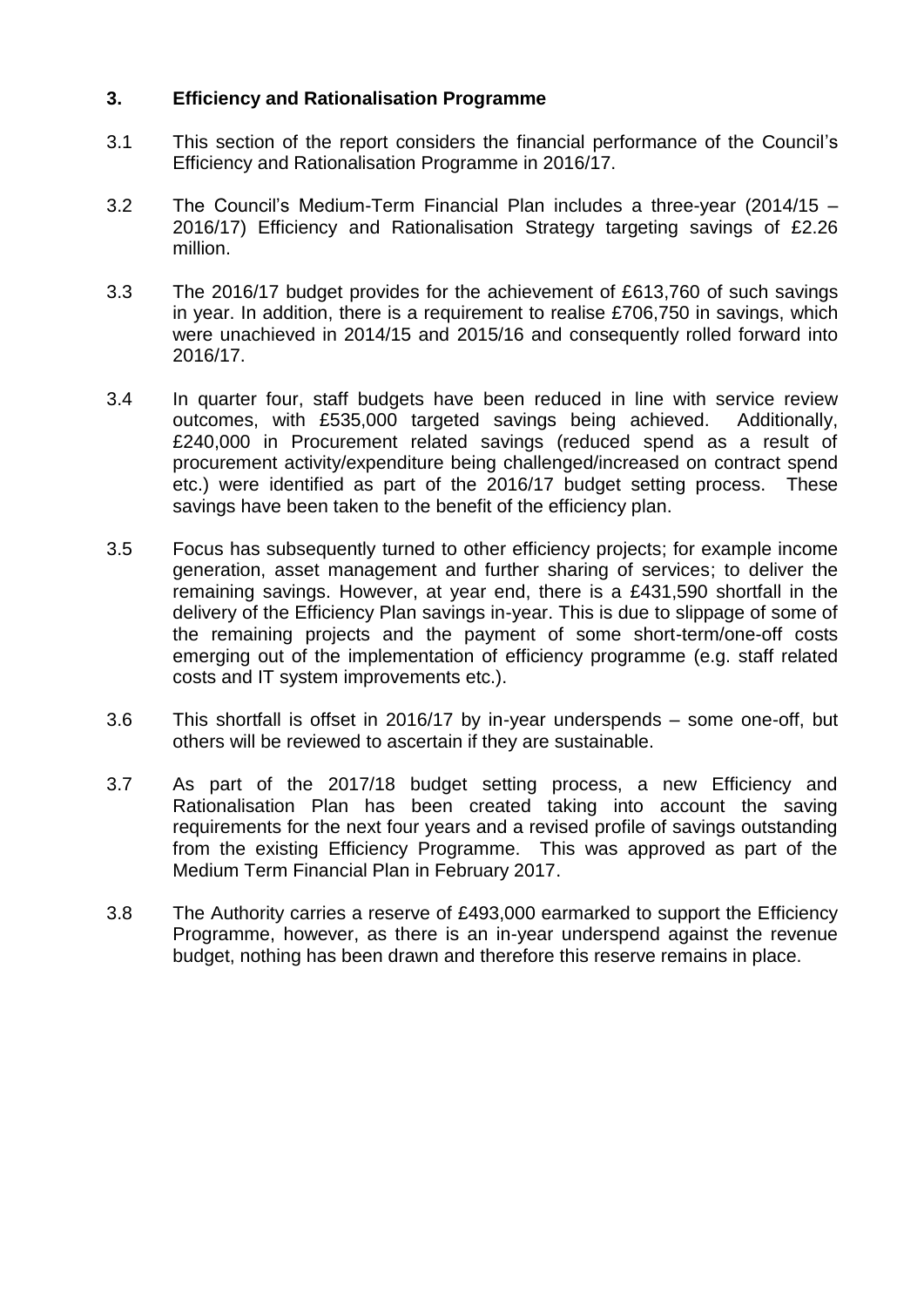# **4 Capital Programme**

- 4.1 This section of the report provides an update to members on the Council's Capital Programme
- 4.2 The revised General Fund Capital Programme for 2016/17, as updated and approved in February, was set at £1,268,830
- 4.3 The 2016/17 provisional outturn at 31 March 2017 is summarised in the table below, with further detail provided at Annex A:

| <b>Service</b>                       | 2016/17<br><b>Approved</b><br><b>Budget</b> | <b>Outturn</b><br>2016/17 | <b>Variance</b> |  |
|--------------------------------------|---------------------------------------------|---------------------------|-----------------|--|
|                                      | £                                           | £                         | £               |  |
| <b>EH- Housing Standards</b>         | 532,060                                     | 413,838                   | (118, 222)      |  |
| <b>Property Services</b>             | 105,270                                     | 76,984                    | (28, 286)       |  |
| ICT                                  | 281,000                                     | 329,755                   | 48,755          |  |
| Leisure Services                     | 152,000                                     | 114,177                   | (37, 823)       |  |
| Regeneration                         | 44.500                                      | 37.244                    | (7, 256)        |  |
| Horticulture                         | 154.000                                     | 105,000                   | (49,000)        |  |
|                                      | 1,268,830                                   | 1,076,998                 | (191, 832)      |  |
| <b>Funding</b>                       |                                             |                           |                 |  |
| <b>Grants External Contributions</b> | 685,950                                     | 424,103                   | (261, 847)      |  |
| <b>Capital Reserve</b>               | 482,880                                     | 552,895                   | 70,015          |  |
| Planning obligations                 | 100.000                                     | 100,000                   |                 |  |
| <b>Borrowing</b>                     |                                             |                           |                 |  |
|                                      | 1,268.830                                   | 1,076,998                 | (191, 832)      |  |

- 4.4 The Council incurred Capital Expenditure of £1,076,998 during the year against the revised budget of £1,268,830. This represents an underspend of £191,832. The underspend reflects the impact of capital programme projects which are either behind schedule or have progressed quicker than expected with the most significant variances being:
	- Housing Standards (£118,222 underspend) The forecast of Disabled Facilities grants (DFG's) that were expected to be processed during the final quarter was overly optimistic and the actual value of grants processed was £86,596 below the forecast made at the Quarter 3 stage. The payment of these grants are mandatory and in year budgets are monitored and adjusted to reflect anticipated levels of grant completions. A separate report is to be presented to the next Resources Committee meeting in July which provides more detail on the funding allocation arrangements for DFG's.
	- ICT (£48,755 overspend)- following financial assessment, ICT license renewals were capitalised and purchased outright. The licenses cover the Windows Server operating systems, the entitlement to backup and manage the servers and the ability to access server desktops and applications from terminals and PC's. The licenses are owned outright by the Alliance and are expected to have a useful lifespan of between 6 and 9 years. The cost is being met from within the capital programme and the overspend deducted from the 2017-18 ICT provision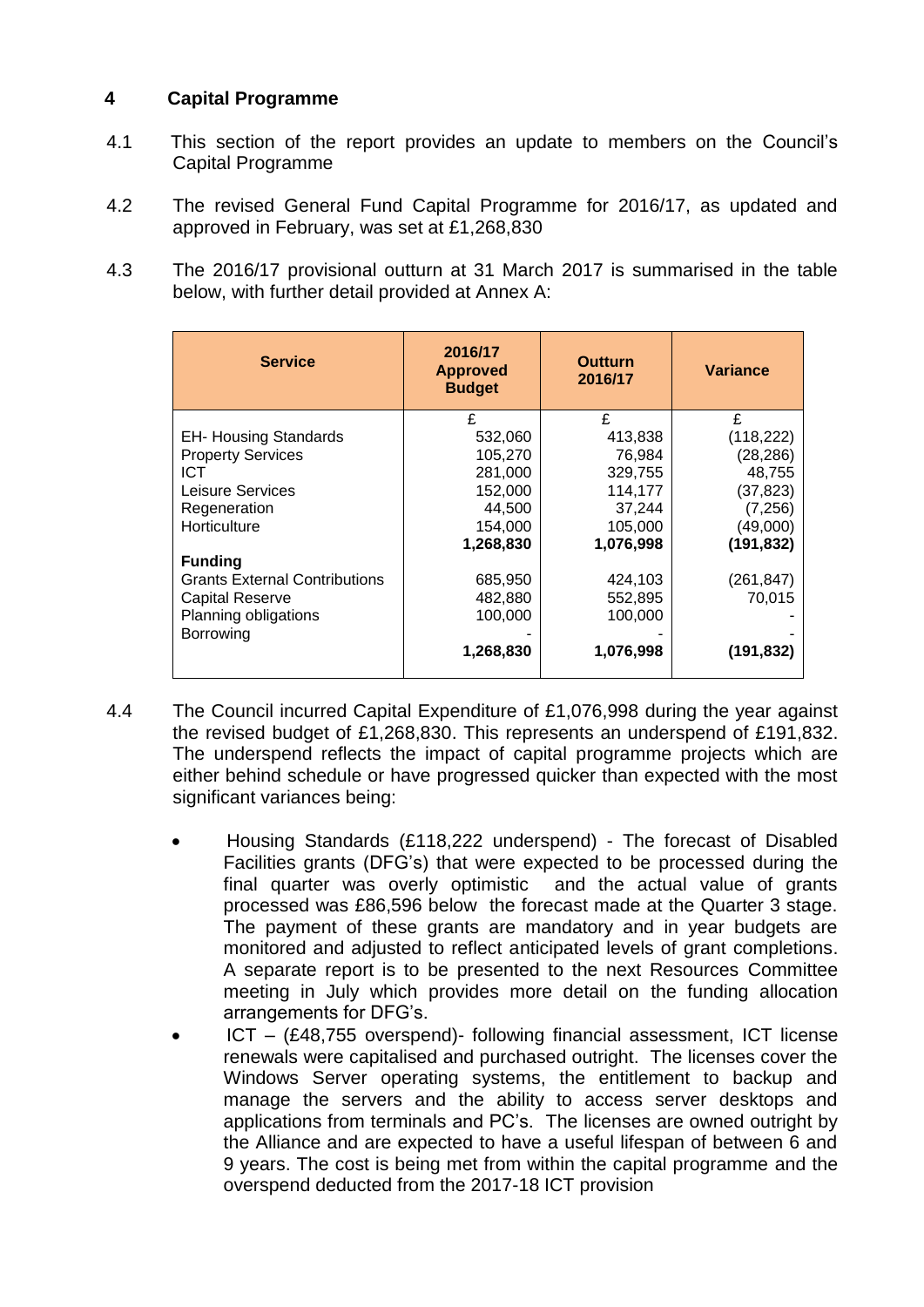- Horticulture (£49,000 underspend) Refurbishment of Play Areas Leek projects were all completed in the year. Additional resurfacing works were carried out to Ball Haye Play Area costing £5,000 this unbudgeted cost was funded by the owners of the play area (Leek Town Council). Due to unforeseen circumstances, Hot Lane Biddulph play project was delayed; £54,000 will be carried forward to 2017/18 to fund completion with an anticipated finish date of July 2017
- 4.5 Consequently, capital funding applied to the 2016/17 Capital Programme is lower than forecast, reflecting the incidence and timing of capital spend.
- 4.6 As a result of the variances detailed above, approval is sought to increase the capital budgets for 2017/18 as shown in the table below:

| <b>Service</b>           | <b>Variance</b> | <b>Carry Forward to</b><br>2017/18<br><b>Over/(Under)</b><br><b>Spend</b> | Over/<br>(Under)spend<br><b>Completed</b><br><b>Projects</b> |  |
|--------------------------|-----------------|---------------------------------------------------------------------------|--------------------------------------------------------------|--|
|                          | £               | £                                                                         | £                                                            |  |
| Housing                  | (118, 222)      | (31, 626)                                                                 | (86, 596)                                                    |  |
| <b>Property Services</b> | (28, 286)       | (28, 286)                                                                 |                                                              |  |
| <b>ICT</b>               | 48,755          | 48,755                                                                    |                                                              |  |
| Leisure Services         | (37, 823)       | (20, 958)                                                                 | (16, 865)                                                    |  |
| Regeneration             | (7, 256)        | (7, 256)                                                                  |                                                              |  |
| Horticulture             | (49,000)        | (54,000)                                                                  | 5,000                                                        |  |
| <b>Total</b>             | (191, 832)      | (93, 371)                                                                 | (98, 461)                                                    |  |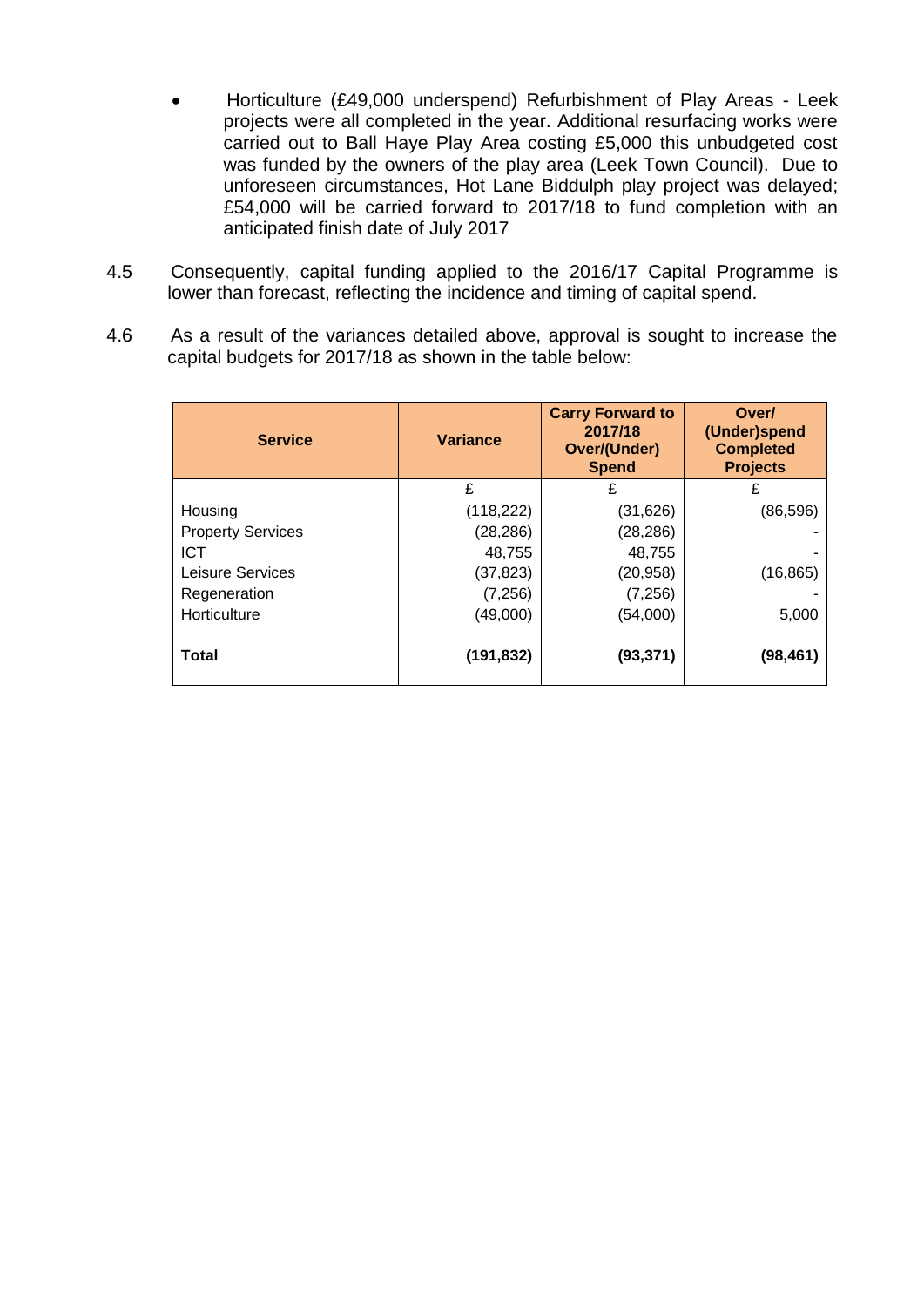# **5. Treasury Management**

5.1 This section of the report sets out the key treasury management statistics in relation to the Council's investments and borrowings. This report comprises a high level treasury management summary. The Audit and Accounts Committee receives detailed operational updates on treasury management.

#### *Investments*

- 5.2 Cash Investments held on the 31st March 2017 totalled £4.9 million. Interest earned on these investments in the year totalled £46,630. The average level of funds available for investment during this period was £11.5 million.
- 5.3 The Council has budgeted to receive £56,690 in investment income in 2016/17. The interest which could be earned on investments during the year was adversely affected by the reduction in the Base Rate at the Bank of England to 0.25% on 4th August. Therefore there was a shortfall of £10,060 on this budget at the end of the year.

#### *Ascent Joint Venture*

- 5.4 Ascent (the joint venture company set up to deliver affordable housing across the District) had drawn the full £5 million debenture facility by the end of 2014/15. Interest is charged at 2%, therefore the budgeted interest income for the year is £100,000; this was achieved.
- 5.5 There were no further drawdowns of the loan during 2016/17, as anticipated. Therefore the total loan balance remains at £14 million. Interest charged is based on the 5 year PWLB rate on the date of the drawdown plus a 1.25% risk premium. The budget of interest income related to the loan was set at £490,100 and was achieved.

#### *Borrowing*

- 5.6 The debt outstanding as at 31st March 2017 totalled £13.2 million. £12 million has been used to fund the Ascent Loan, the remaining £1.2 million relates to finance leases.
- 5.7 The Council budgeted to incur £259,000 in interest charges in 2016/17. This was based on the existing Ascent Loan balance of £14million and a £1.5million general fund borrowing requirement in the current year capital programme. There was no new borrowing during the year to support the general fund capital programme and an existing loan of £2million to support the Ascent Loan balance which matured in March was not refinanced during the year; this is currently temporarily funded using internal borrowing, i.e. the Council's internal reserves. Therefore, an underspend of £15,840 has been achieved against the budget.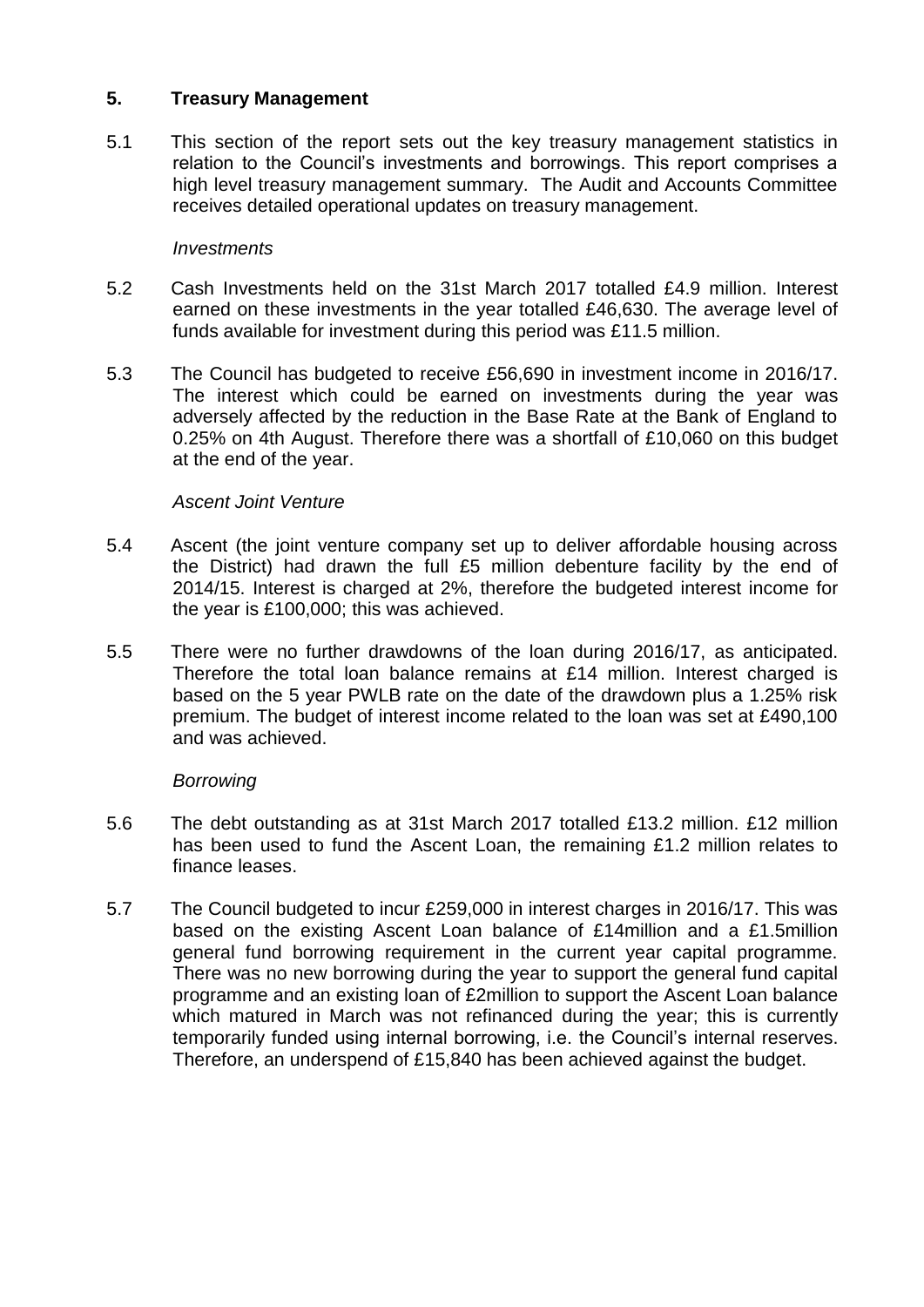# **6 Revenue Collection**

- 6.1 This section of the report details progress to date in collecting the Council Tax, Business Rates and Sundry Debt.
- 6.2 The collection rate outturn for the year 2016/17 was as follows:
	- Council Tax 98.70% of Council Tax was collected by 31st March 2017, compared to 98.66% for the same period last year.
	- Business Rates 98.76% of Business Rates was collected by 31st March 2017 compared with 98.5% for the same period last year.
- 6.3 At the end of Quarter Four the value of sundry debt that was over 60 days old was £127,221 which compares with £294,384 at 31st March 2016.